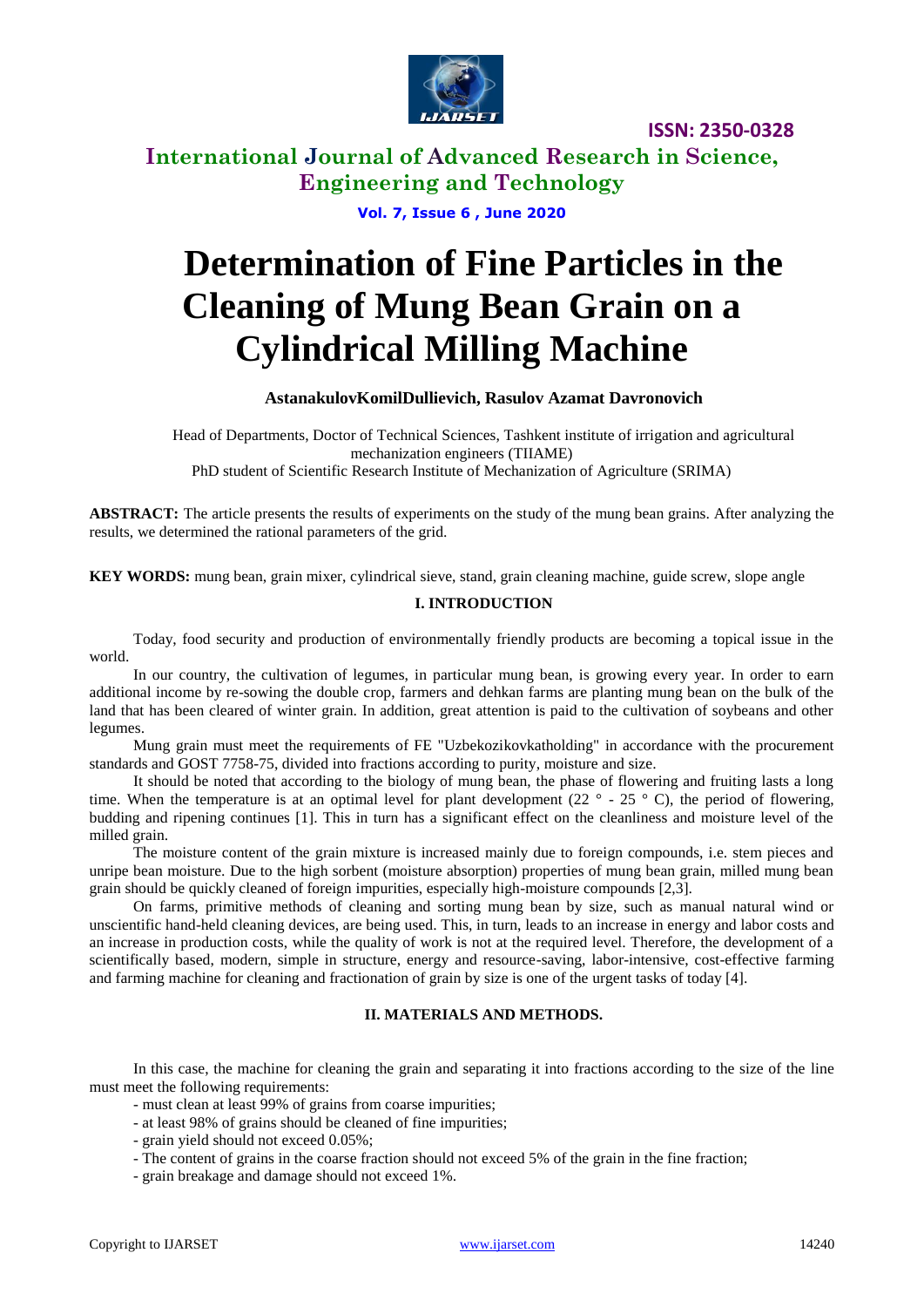

### **ISSN: 2350-0328**

# **International Journal of Advanced Research in Science, Engineering and Technology**

#### **Vol. 7, Issue 6 , June 2020**

The Research Institute of Agricultural Mechanization has developed a simple, energy and resource-saving, labor-intensive, cost-effective farming and farming machine that separates the grain into fractions at the level of the above requirements (Picture 1).

The working process of the machine, which separates the mung bean grain into fractions, is as follows. The rotary motion of the cylindrical sieve 2 is transmitted by means of a belt drive from the electric motor 6. The grain mixture is then transferred from the bunker 1 to the cylindrical sieve 2 using the metering mechanism 13.

As the cylindrical sieve rotates, the grain mixture moves along the axis of the cylinder. In 1/3 of the cylindrical sieve (section I) the small joints pass through the sieve, the small joints section 11, and in the next 1/3 of the cylindrical sieve (section II) the size is 3.5 mm.



1– bunker; 2 - cylindrical sieve; 3 - screw guide; 4 – basis; Pulleys 5 and 8; 6 - electric motor; 7 - container for large compounds;

9,10 and 11 – calibrated grains and fine compounds compartment; 12– rama; 13-quantification barrier Picture 1. Schematic diagram of the device for separation of mung bean grain into fractions

The largest grains are completely separated in the third part of the cylindrical sieve (section III) without passing through the sieve, the large grains that do not pass through the sieve, the large compounds that move down the cylindrical sieve and fall into the large joints. Collected at  $\overline{7}$  p.m. As a result, the technological processes of cleaning and calibration of mung bean grain are carried out simultaneously.

A laboratory stand was prepared to study the separation of fine compounds in the machine and to study the parameters of the cylindrical sieve in experiments (Picture 2).



1 - a base that changes the angle of inclination of the ridge; 2 - quantification mechanism; 3 - bunker; 4 - cylindrical sieve; 5 - frame; 6 - square cell sampler;

7 - grain container; 8-guide screw.

Picture 2. Laboratory stand of the device for separation of mung bean grain into fractions

The laboratory stand consists of a sieve angle adjusting base 1, a weighing mechanism 2, a bunker 3, a cylindrical sieve 4, a frame 5, a square cell base 6, a grain tray 7 and a guide screw 8. The experiments on this stand